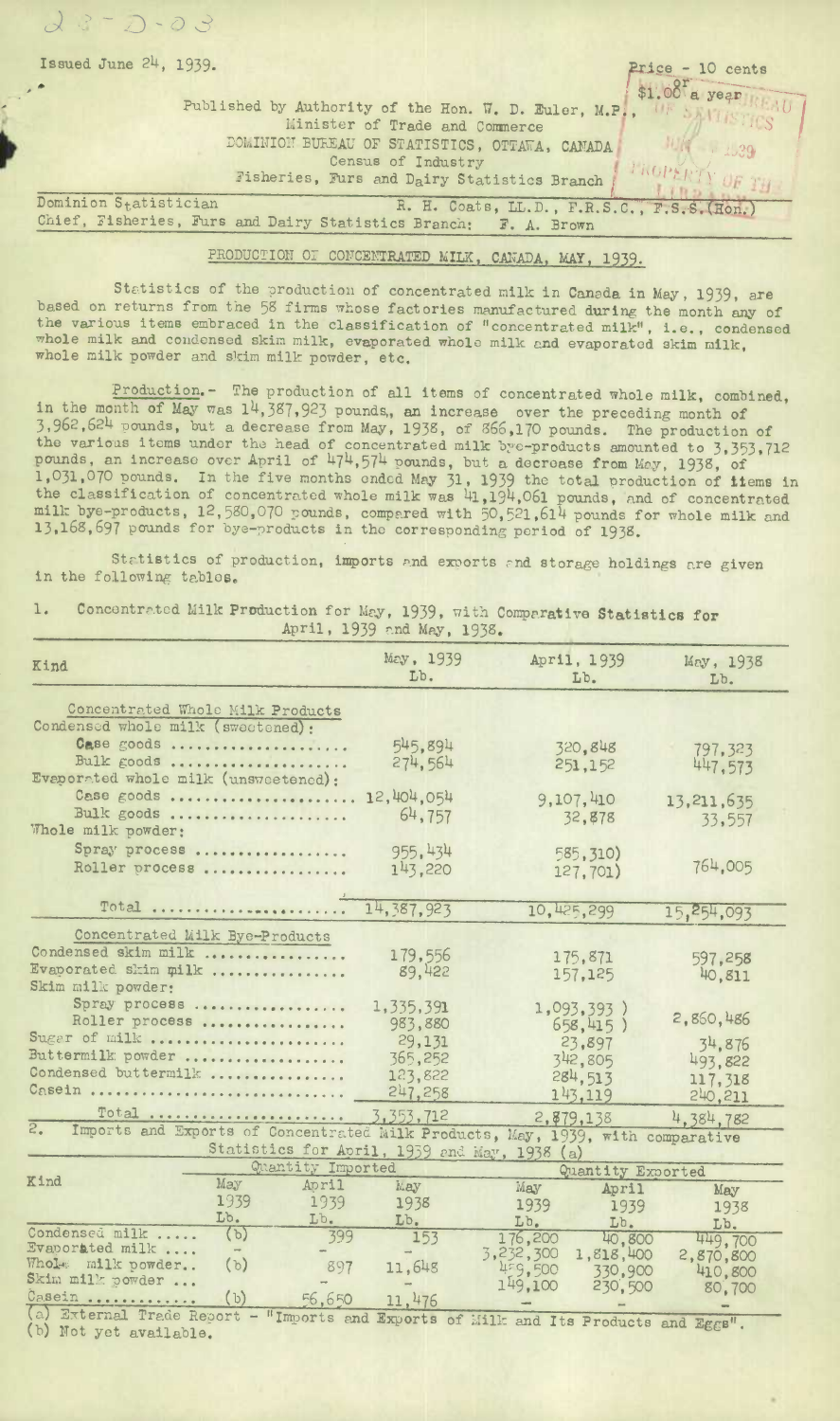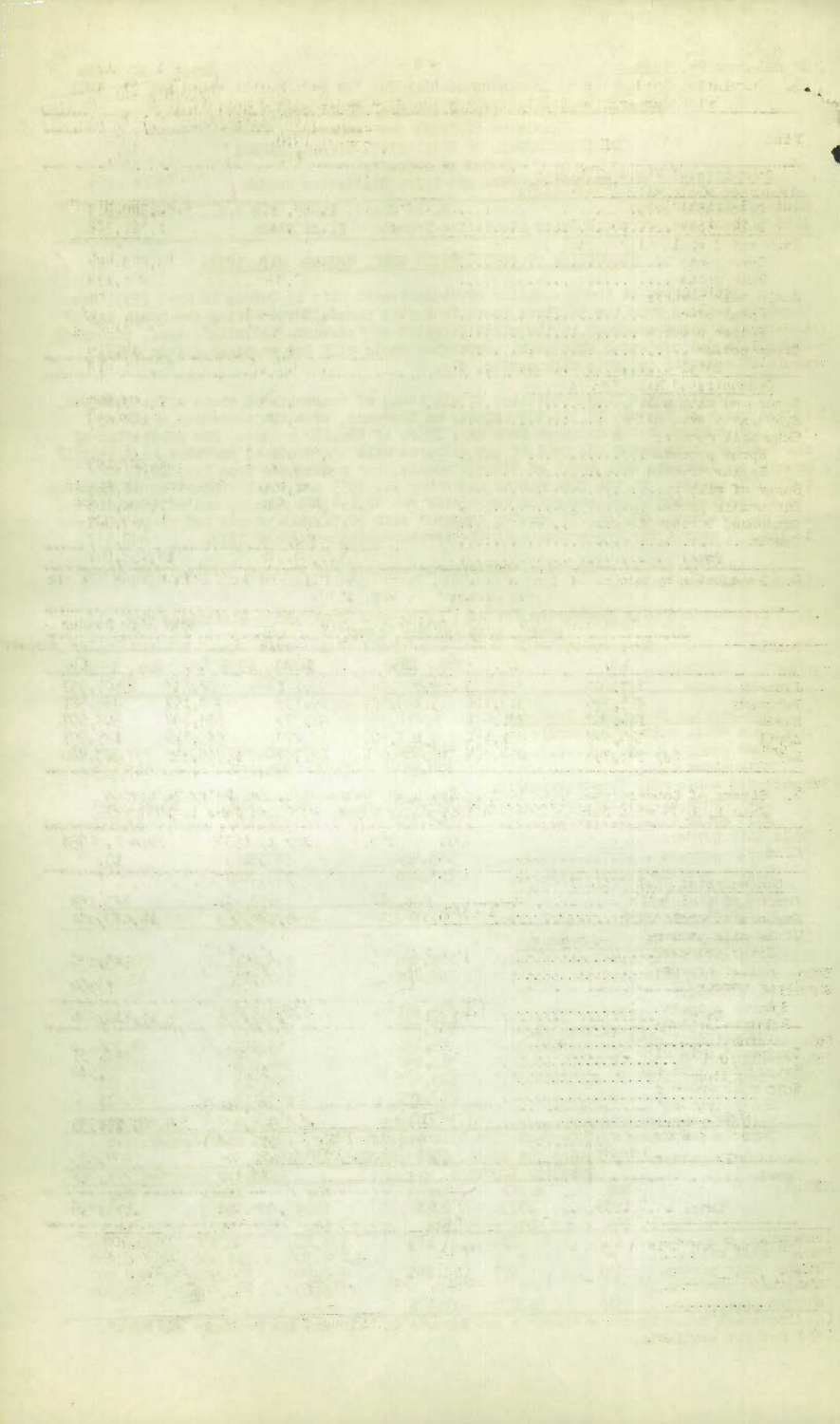| <b>START</b> | $-$ |  |
|--------------|-----|--|
|              |     |  |

|  | 3. Cumulative Production of Cencentrated Milk for the Five Months ended May 31, 1939 |  |  |  |
|--|--------------------------------------------------------------------------------------|--|--|--|
|  | with Comparative Statistics for the Five Months ended May, 31, 1938.                 |  |  |  |

|                                      |               | Five Months Ended May 31 -  |  |  |  |
|--------------------------------------|---------------|-----------------------------|--|--|--|
| Kind                                 | 1939          | 1938                        |  |  |  |
|                                      | Lo.           | Lb.                         |  |  |  |
| Concentrated Whole Milk Products     |               |                             |  |  |  |
| Condersed whole milk (sweetened):    |               |                             |  |  |  |
| Case goods                           | 1,484,690     | 2,540,913                   |  |  |  |
| Bulk goods                           | 1,566,115     | 1,767,786                   |  |  |  |
| Evanorated whole milk (unsweetened): |               |                             |  |  |  |
| Case goods                           | 35,020,789    | 43.028,484                  |  |  |  |
| Bulk goods                           | 187,984       | 248.174                     |  |  |  |
| Whole milk powder:                   |               |                             |  |  |  |
| Spray process                        | $2,338,565$ ) | 2,921,542                   |  |  |  |
| Roller process                       | 595,918)      |                             |  |  |  |
| Creem powder                         |               | $\frac{14,715}{50,521,614}$ |  |  |  |
| Total                                | 41,194,061    |                             |  |  |  |
| Concentrated Milk By-Products        |               |                             |  |  |  |
| Condensed skim milk                  | 833.144       | 2,097,649                   |  |  |  |
| Evaporated skim milk                 | 335,287       | 224.239                     |  |  |  |
| Skim milk povder:                    |               |                             |  |  |  |
| Spray process                        | 5,078,966     |                             |  |  |  |
| Roller process                       | $3,219,360$ ) | 8,327,183                   |  |  |  |
| Sugar of milk                        | 81,220        | 78,523                      |  |  |  |
| Buttermilk powder                    | 1,454.694     | 1,598,763                   |  |  |  |
| Condensed buttermilk                 | 870.973       | 369,963                     |  |  |  |
| Casein                               | 706,426       | 472,377                     |  |  |  |
| Total                                | 12,580,070    | 13,168,697                  |  |  |  |

4. Production by Months of Condensed Milk, Evaporated Milk and Skim Milk Powder for the period January to May, 1939.

|                                              | Condensed Milk                                             |                                           | Evaporated Milk                                                        |                                                | Skim Milk Powder                                        |                                                     |  |
|----------------------------------------------|------------------------------------------------------------|-------------------------------------------|------------------------------------------------------------------------|------------------------------------------------|---------------------------------------------------------|-----------------------------------------------------|--|
| Months                                       | Lb.                                                        | Case goods Bulk goods<br>Lb.              | Lb.                                                                    | Case goods Bulk goods<br>Lb.                   | Spray process Roller proces<br>Lb.                      | $Lb$ .                                              |  |
| January<br>February<br>March<br>April<br>May | 237.600<br>265,386<br>114.962<br>320.843<br>$(a)$ 545, 894 | 353,739<br>315.186<br>371, 474<br>251,152 | 4.095.020<br>3,129,506<br>6,284,799<br>9,107,410<br>274.564 12.404.054 | 34.161<br>14,793<br>41.395<br>32.878<br>64.757 | 908.233<br>758,157<br>983.792<br>585,310<br>1, 335, 391 | 507,937<br>466.521<br>602,607<br>127,701<br>983,880 |  |

5. Stocks of Concentrated Milk in Cold Storages, Warehouses, and Dairy Factories<br>June 1, 1939 with Comparative Statistics for May 1, 1939 and June 1, 1938 (b)

| Kind                                                                                              | June 1, 1939<br>Lb.                           | May 1, 1939<br>$Lb_{\circ}$                      | June 1, 1938<br>Lb.   |
|---------------------------------------------------------------------------------------------------|-----------------------------------------------|--------------------------------------------------|-----------------------|
| Concentrated Whole Milk Products<br>Condensed whole milk<br>Evaporated whole milk                 | 871.462<br>9,074,878                          | 639.471<br>6,122,559                             | 783,188<br>14,074,088 |
| Whole milk powder:<br>Spray process<br>Roller process<br>Cream powder                             | 1,160,202<br>64, 615<br>4,682                 | 927.244<br>84,033<br>5.144                       | 945,870<br>8,860      |
| Total                                                                                             | 11, 175, 839                                  | 7,778,451                                        | 15,812,006            |
| Concentrated Milk By-Products<br>Condensed skim milk<br>Evaporated skim milk<br>Skim milk powder: | 202,768<br>5,014                              | 354.028<br>18,267                                | 387,237<br>3,520      |
| Spray process<br>Roller process in bags<br><b>11 11 11 bblessessessesses</b>                      | 3,002,005<br>900.059<br>780, 257<br>1,045,859 | $2,421,616$ )<br>995,588<br>919,232<br>1,242.395 | 2;613;539<br>697,523  |
| But termilk powder<br>Casein                                                                      | 341.834                                       | 333,700                                          | 208,737               |
| Total                                                                                             | 6, 277, 796                                   | 6,284,906                                        | 3,910,556             |

(a) Owned and held by and or for manufacturers.

(b) Agricultural Branch - Revised to date of June 23,1939.